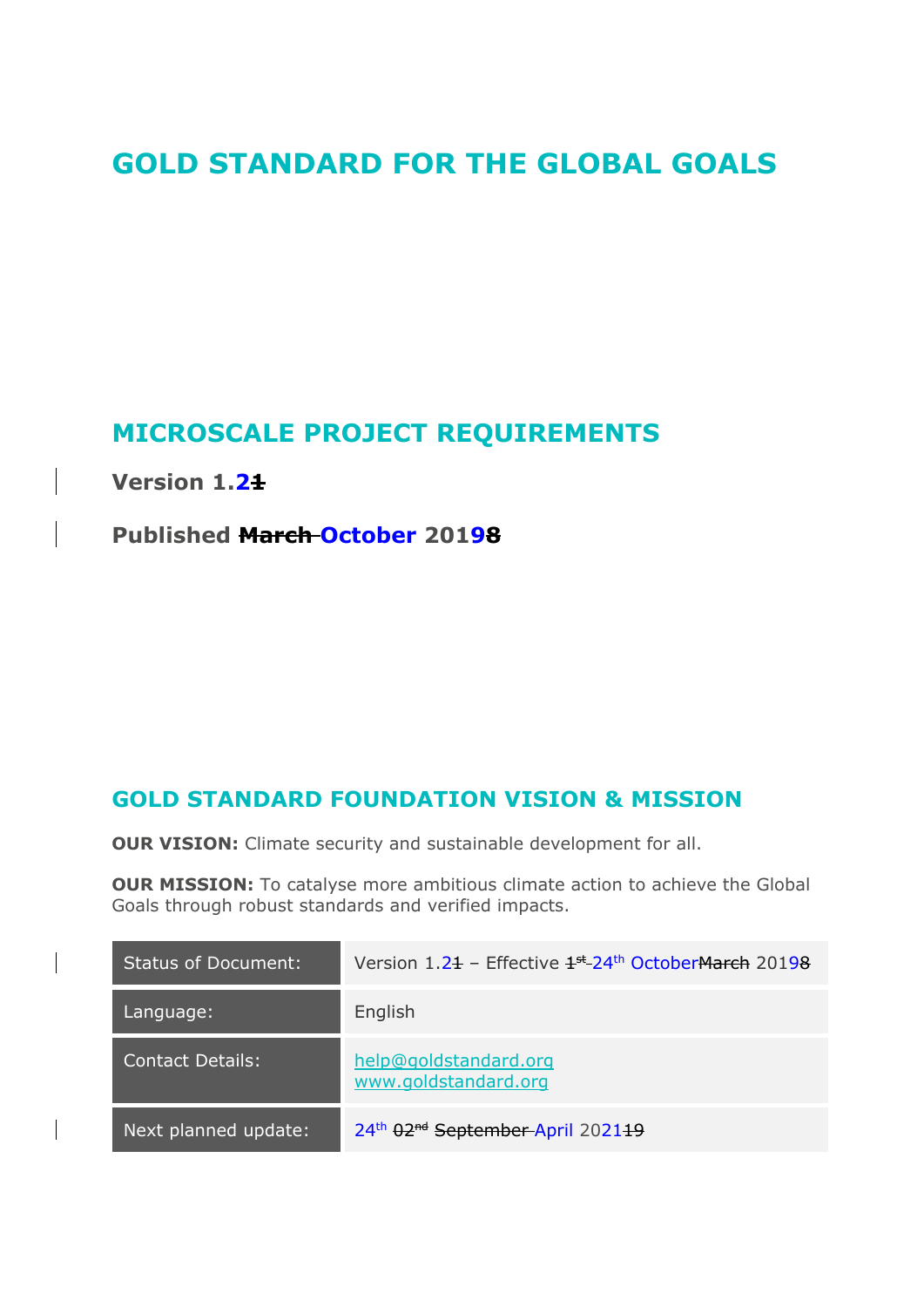# **TABLE OF CONTENTS**

| 1.  | <b>SCOPE AND APPLICABILITY</b>             | 3              |
|-----|--------------------------------------------|----------------|
| 2.  | <b>GENERAL ELIGIBILITY CRITERIA</b>        | 3              |
| 3.  | PROJECT CERTIFICATION PERIOD               | 3              |
| 4.  | STAKEHOLDER CONSULTATION                   | 43             |
| 5.  | <b>ADDITIONALITY</b>                       | $\overline{4}$ |
| 6.  | BASELINE, PROJECT SCENARIO & MONITORING    | $\overline{4}$ |
| 7.  | <b>DE-BUNDLING RULES</b>                   | 5              |
| 8.  | <b>BUNDLING AND POA</b>                    | 5              |
| 9.  | VALIDATION                                 | 5              |
| 10. | <b>VERIFICATION</b>                        | 76             |
| 11. | SUSTAINABLE DEVELOPMENT ASSESSMENT PROCESS | 87             |
| 12. | <b>DESIGN CHANGE RULES</b>                 | 119            |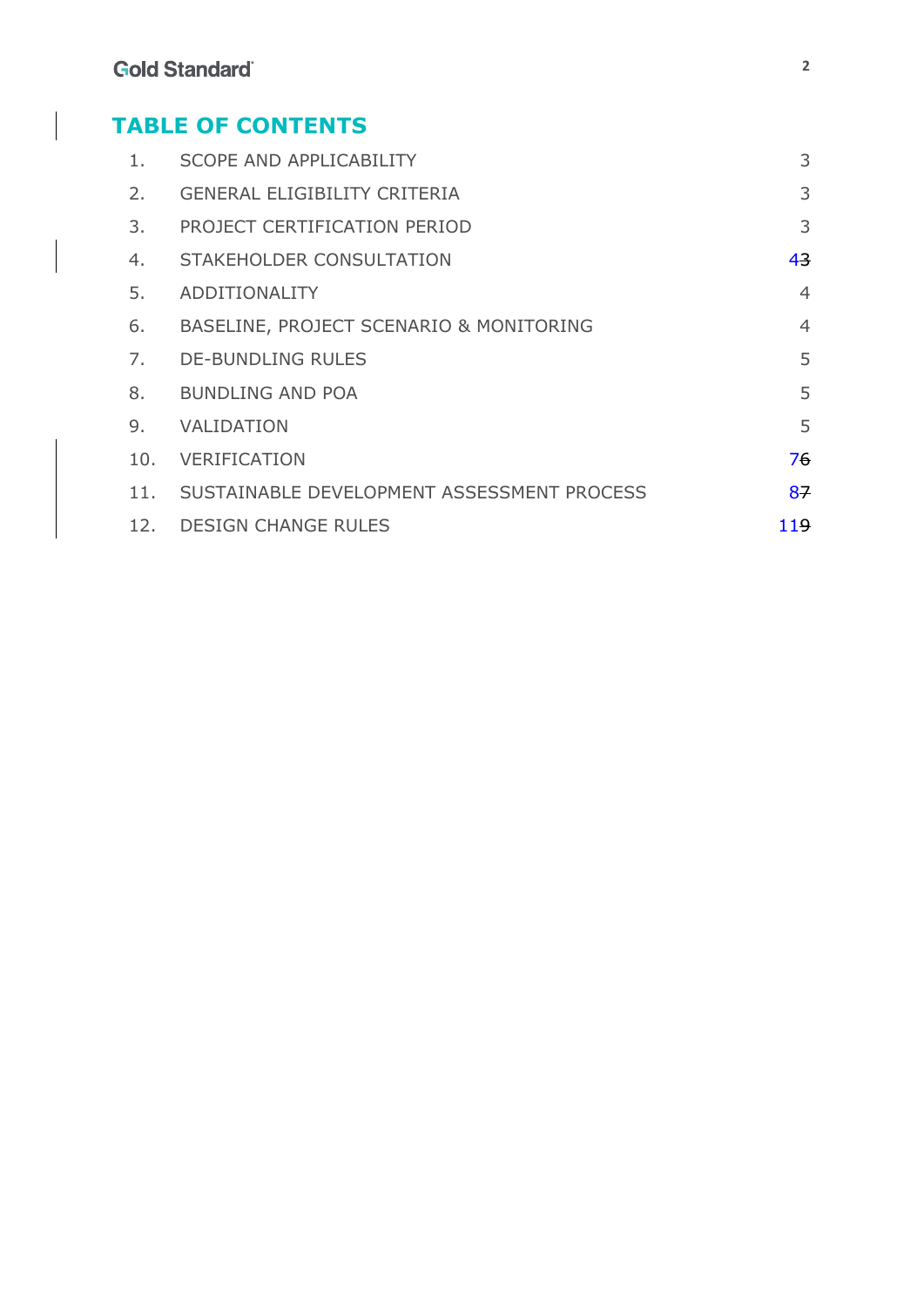.

# **1. SCOPE AND APPLICABILITY**

- 1.1.1 Unless stated otherwise in this document, rules provided in the Gold **Standard for the Global Goals-Principles & Requirements apply to this** scheme. In case of any discrepancy, the rules in this document shall prevail.
- 1.1.2 The Requirements included in this document are not applicable to Gold Standard Land U-use & Forest Projects. Eligible Land Use andand Forest Projects applying the Gold Standard Land-use & Forest Activity Requirements shall apply the Annex B - Requirements for A/R Smallholder & Microscale Projects - Project Requirements-contained in Land U-use & Forest Activity Requirementsthat document. The Requirements included in this document are not applicable to Gold Standard Land-use & Forest Projects.

# **2. GENERAL 1.0 ELIGIBILITY CRITERIA**

- 1.1.32.1.1 The following General Eligibility Criteria appliesy to all microscale projects seeking Gold Standard Certification
	- (a) **(b) Type of Project:** Eligible project types are as defined by the Gold Standard for the Global Goals Principles & Requirements except (LU&F Projects) and in the relevant Activity Requirements.
	- (b) **(c) Location of Project:** Projects may be located in any part of the world.
	- (c) **(a) Project Scale:** Projects are eligible under the microscale scheme;
		- i. If the annual emission reductions achieved are limited to a maximum of 10,000 tonnes of  $CO<sub>2</sub>$ eq in each and every year of the crediting period. Whenever actual emission reductions, as per the verification report, exceed the upper threshold for a given registered project, the project can still request for issuance, but the claimable emission reductions are capped at  $10,000$  tonnes of  $CO<sub>2</sub>$ eq per annum. OR
		- ii. project seeking Certified Impact other than emission reductions meets the criteria defined within respective Activity Requirements for the project scale.
	- (d) **(d) Project cycle**: Both regular and retroactive cycle projects are eligible to apply under this scheme*.*

## **3. 2.0 PROJECT CERTIFICATION PERIOD**

3.1.1  $2.1$  Projects shall must-follow the certification & crediting period rules as defined in the Gold Standard for the Global Goals Principles &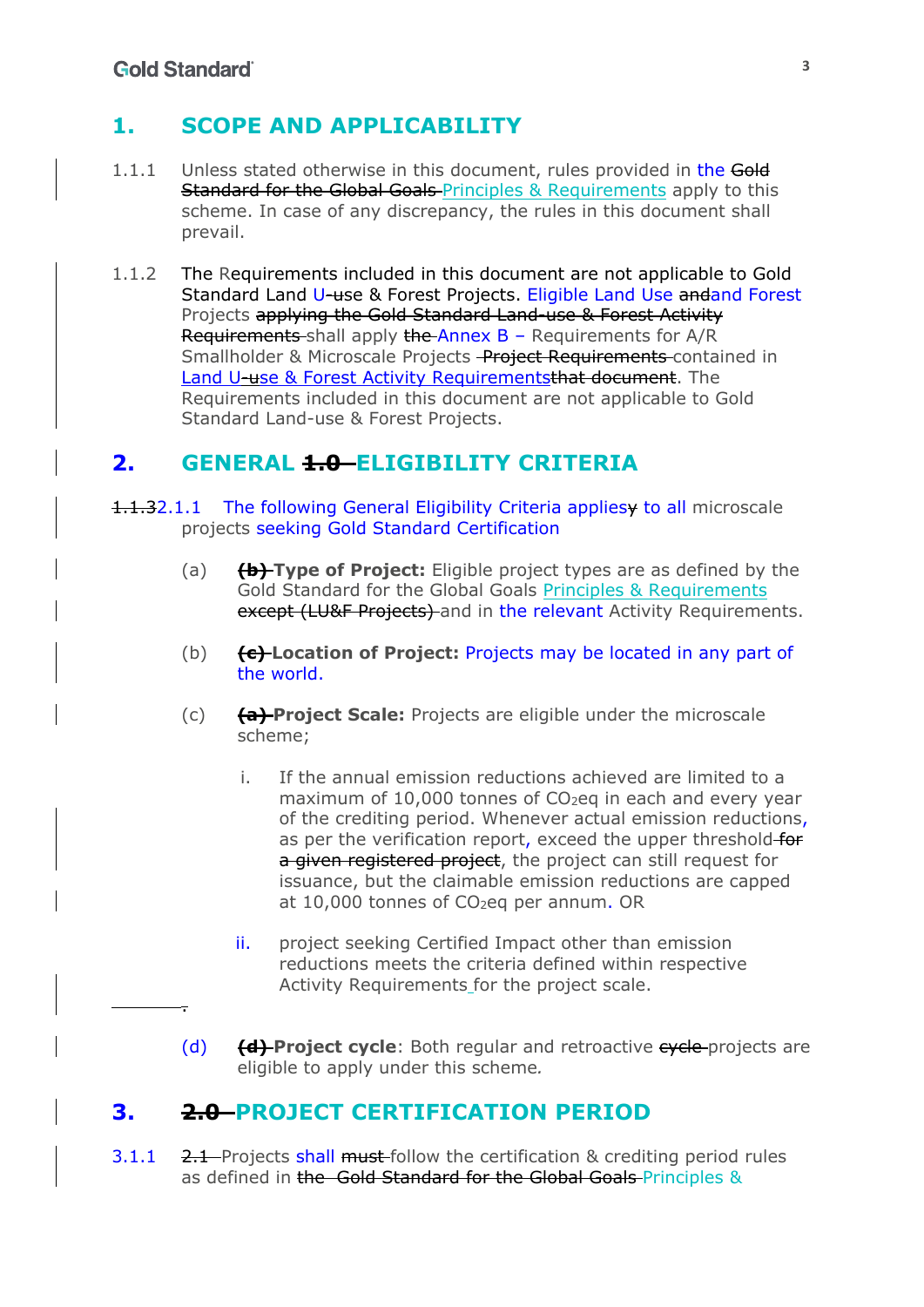Requirements, GHG Emissions Reductions & Sequestration Product Requirements or Activity Requirements.

# **4. 3.0 STAKEHOLDER CONSULTATION**

- 4.1.1 3.1 A two-step The stakeholder consultation must shall be conducted as per the Gold Standard-Stakeholder Consultation & Engagement Procedure, Requirements & Guidelines.
- 4.1.2 3.2 Project developers shall also implement the continuous input & /grievance mechanism to solicit feedback from stakeholders on unforeseen issues throughout the certification period of the project following Stakeholder Consultation & Engagement Requirements.

# **5. 7.0 ADDITIONALITY**

5.1.1 7.1 The additionality criteria for microscale projects as defined in the applicable Activity Requirements shall apply. In the absence of specific Activity Requirements, the requirements outlined in the Gold Standard for the Global Goals Principles & Requirements, Section 3.5 shall apply.

## **6. 4.0 BASELINE, PROJECT SCENARIO & MONITORING**

- **1.1.46.1.1** 4.1 Baselines, project scenario and monitoring shall be defined as per the Gold Standard Approved Impact Quantification Methodology (including eligible CDM Methodologies). The latest version of the methodology **applicable** available at the time of first submission<sup>1</sup> to  $\overline{F}$ Gold Standard to The Gold Standard shall be used. Alternatively, a new methodology may be described and submitted as part of the project documentation for approval as per the Gold Standard for the Global Goals-Principles & Requirements.
- 1.1.56.1.2 4.2 New simplified, conservative approaches (e.g. based on default factors) as well as the consideration of suppressed demand elements are encouraged in order to further streamline the evaluation of Sustainable Development Goals (SDGs), as long as convincing arguments are provided as to why the approach proposed is conservative enough.
- **1.1.66.1.3** New simplified methodology is submitted as part of the Project Design Document submitted for validation. In the context of the proposed project activity, new methodologies wand should include details on the applicability conditions, description of the applicable baseline and project scenario, ex-ante/default parameters (wWhere applicable), impact quantification approach for the targeted SDGs, monitoring parameters including monitoring frequency, and the list of reference/literature used in proposing the simplified methodology..

<sup>&</sup>lt;sup>1</sup>The time of first submission is the date of project document submission for Preliminary Review to Gold Standard.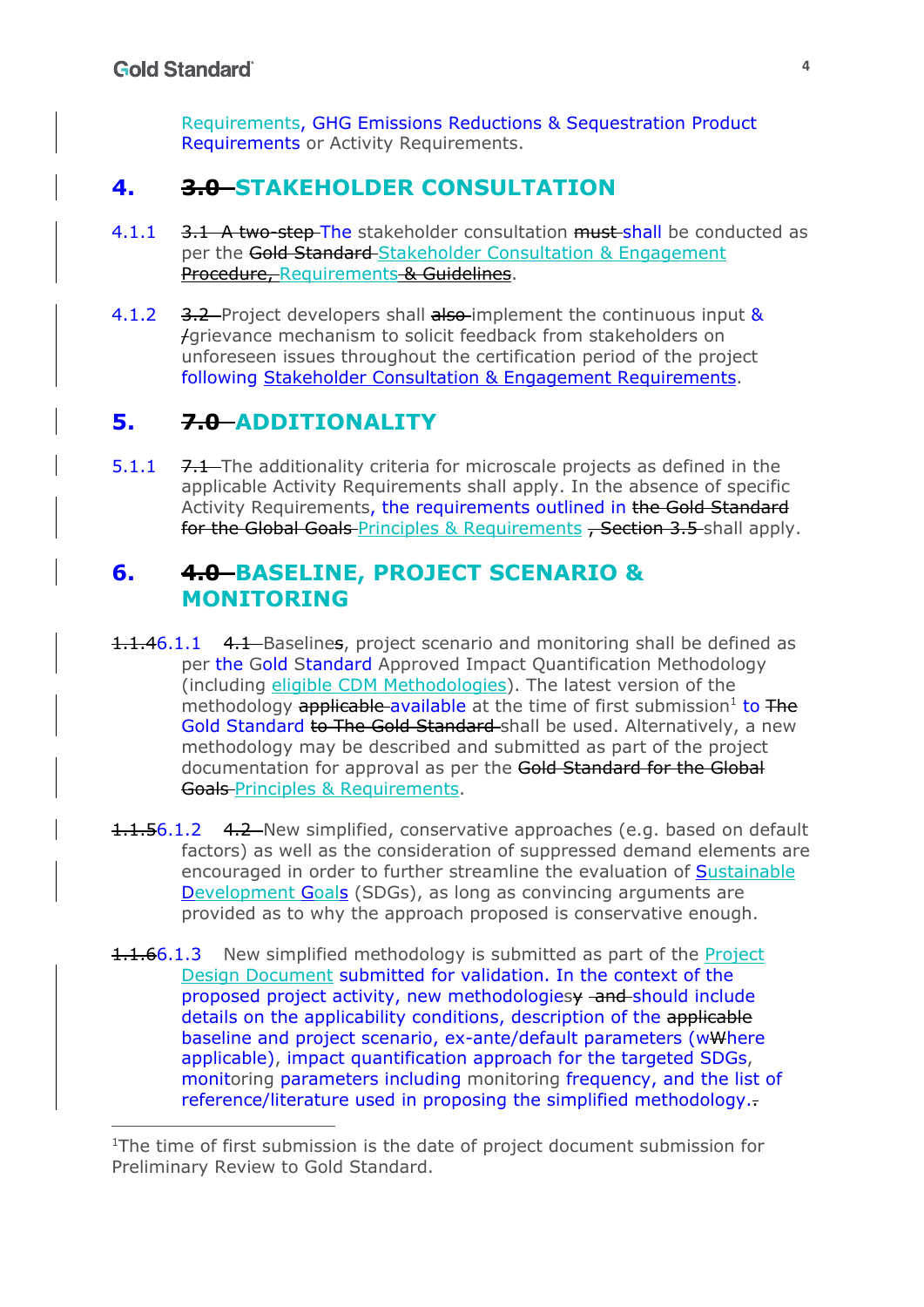- 6.1.4 4.3 Once approved as part of a given project, new methodologies can be used by all project developers for future standalone mAmicroscale projects.
- 6.1.5 4.4 When The Gold Standard Foundation is not in a position to evaluate with sufficient confidence if the newly submitted -methodology is appropriate and conservative enough, the proposed methodology will be submitted for external be sent out for external review, as reviewed as per the Fast Track procedures for approval process of new methodologies under The Gold Standardoutlined in the Impact Quantification methodology approval procedure. In such  $\rightarrow$  cases, and unless the applicant decides to withdraw the methodology, the cost of external review shall must-be covered by the applicant,  $\tau$ unless the applicant decides to withdraw the methodology. $\overline{r}$

# **7. 5.0 DE-BUNDLING RULES**

7.1.1 5.1 No de-bundling rules apply to this scheme. The Gold Standard Technical Advisory Committee (TAC) can decide to discontinue the scheme at any time in the case it's shown as being abused However, the scheme can be discontinued anytime upon decision of The Gold Standard Technical Advisory Committee (TAC) in case it is shown as being abused. In such -a-cases, projects already submitted or registered remain eligible for their entire crediting period.

# **8. 6.0 BUNDLING AND PoA**

8.1.1  $6.1$ -Projects can be submitted within a bundle<sup>2</sup>, however the upper threshold of  $10,000$  tonnes of  $CO<sub>2</sub>$ eq per year for one microscale project, outlined under *Section – General Eligibility Criteria* above, applies to the bundle as a whole. Project Developers shall refer to the rules in the Programme of Activity Requirements for the submission of microscale projects under a programme.

# **9. 8.0 VALIDATION**

- 9.1.1 8.1 Validation shall be conducted in one of the following ways:
	- (a) Contracting (a) The contracting of aan accredited Gold Standard Validation/Verification Body (eligible GS-VVB - hereafter VVB) (as per the Gold Standard Validation & Verification Body Requirements), as for any other project. The project shall make use of an existing methodology or submit a new methodology as part of project documentation, with opinion of VVB, to Gold Standard for approval at time of requesting design certification. The project must shall make use of an existing methodology or submit athe new methodology, with validation opinion of VVB, to

<sup>2</sup> Several project activities which form a single project activity or portfolio without the loss of distinctive characteristics of each component.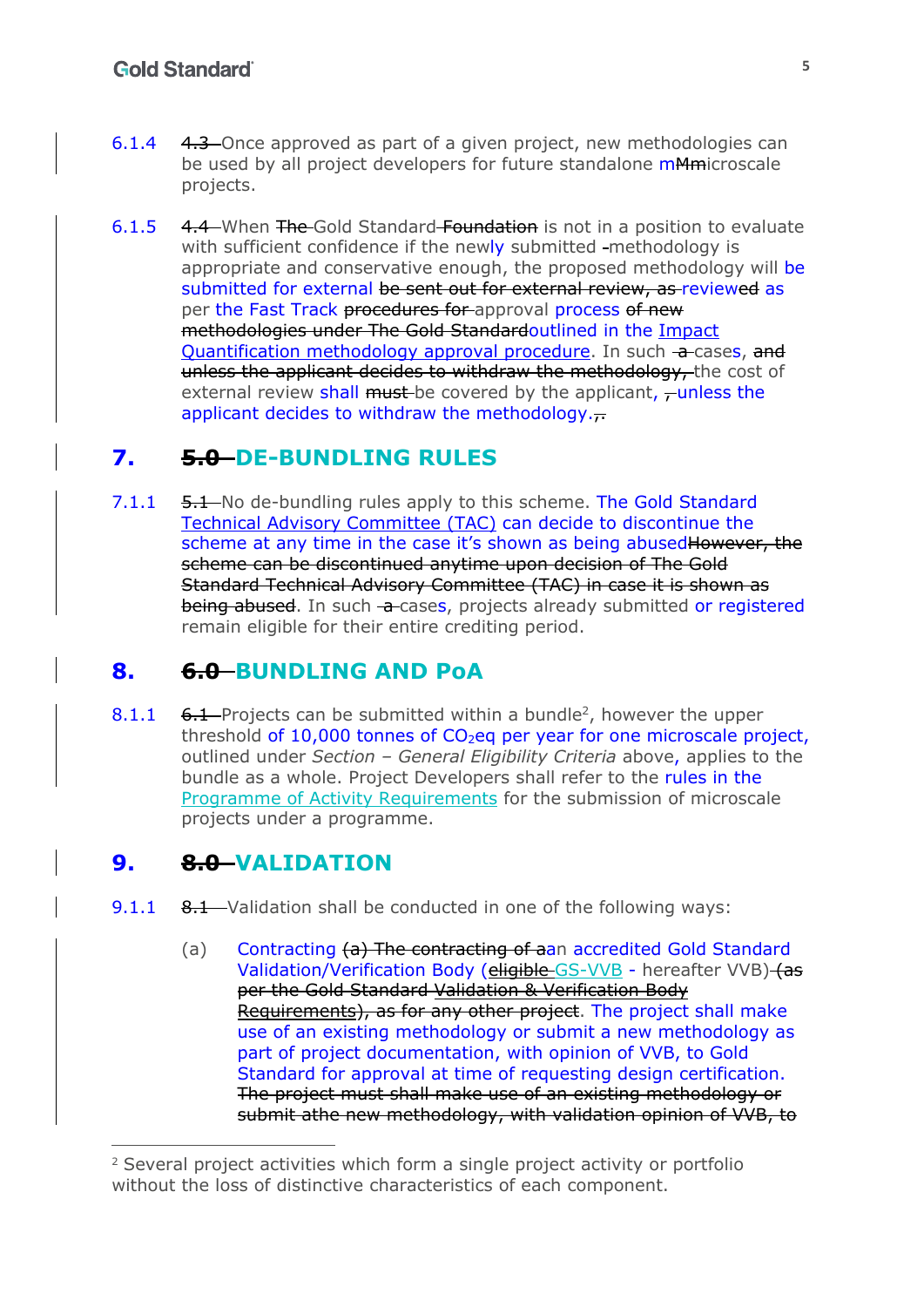Gold Standard for approval at time of requesting design certification.prior to Validation by the VV B.

- (b) Applying for (b) The submission to tThee Gold Standard Internal Validation andby. This option implies the paying payment of a required flat fee to the Gold Standard Validation Fund, to initiate the validation of the project.
- (c) If the project proposes a new methodology for the accounting and monitoring of methodology as part of the project documentsSDG outcomes, the the internal validation process includes the approval or rejection of the proposed new approach methodology shall be reviewed as by as per 4.0 Baseline, Project Scenario & Monitoring.
	- Gold Standard, unless, as discussed above, the new methodology is sent for external review.
- (b) If the project proposes a new methodology as part of the project documents, the proposed methodology shall be reviewed as per *Error! Reference source not found.* above.
- 9.1.2 8.2 The following procedure applies for t<sub>The Gold</sub> Standard Internal Validation option:

(a) (a) The Gold Standard shall be shall be notified of the use selection of the Internal Validation Validation Fund option.  $\theta$ ) $\theta$ )

(d) (b) The completed PDD along with supporting evidence and documents with information on baseline and monitoring and the Validation Appraisal Report must be uploaded to the GS Registryshall be provided to Gold Standard to initiate the validation process.

 $(e)(b)$ 

Gold Standard Secretariat will decide and notify

 $(c)$  (c)  $\left\{ \epsilon \right\}$  the Project Developer is notified on whether the project is will be selected for external validation by a VVB, or will be validated internally by Gold Standard. This decision is made through a 'target-random' selection among microscale projects opting to make use of the Validation Fund. In both cases, the Validation Fund covers the validation costs. At all times, any assistance from The Gold Standard Validation Fund is subject to the availability of funds.

(g) This decision is made through a 'target-random' selection among microscale projects opting to make use of the Validation Fund. In the case when a project is selected for external validation by athe VVB,, Gold Standard Secretariat will ask the Project Developer shall to provide competitive quotes from three 3 VVBs. Based on the quotes, Gold Standard will contract and pay the VVB from the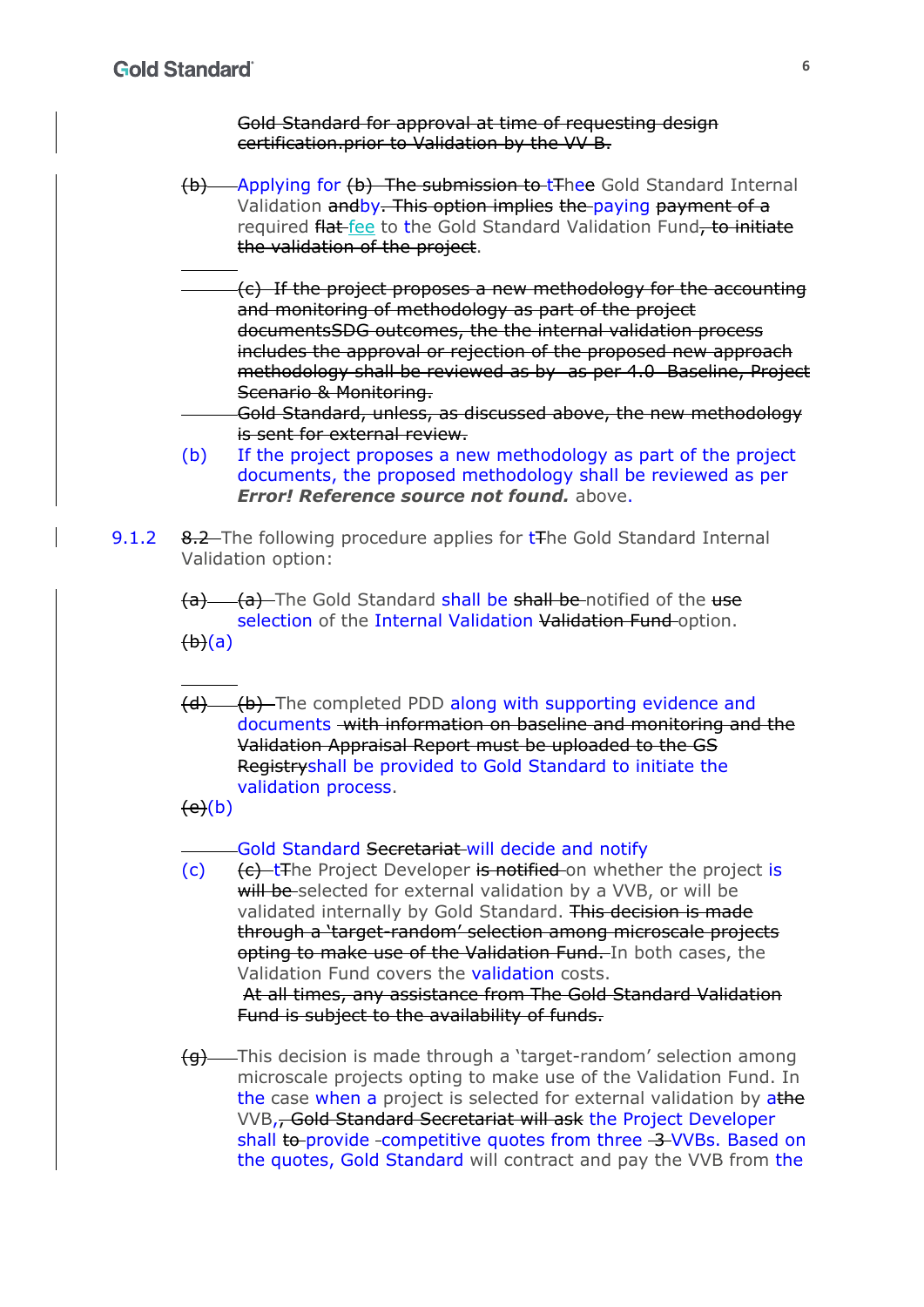Validation fund and  $-\text{tF}$ he project will follow the steps of a regular validation.

- (d)
- (e)  $(d)$  For an internal validation, the Project Developer will be is notified on whether the project is selected for an appraisal of sustainable development aspects, including SDG 13, by an Objective Observer, or if these aspects will be validated internally by Gold Standard alone. The Validation Fund will cover these costs.
- (f) At all times, any assistance from the Gold Standard Validation Fund is subject to the availability of funds. Theis decision is made through a 'target-random' selection among microscale projects opting to make use of the Validation Fund (section 10.0 details the Sustainable Development Assessment Process).

# **10. 9.0 VERIFICATION**

- 10.1.1  $9.1 -$  Verification shall be conducted in either of the  $\pm$ wo-following ways:
	- (a)  $(a)$  The eContracting of an accredited  $a$ -GS-VVB as for any other project
	- (b) Applying for (b) Submission to the Gold Standard Internal Verification by paying required fee to t<sub>The Gold</sub> Standard Verification Fund., to initiate the verification of the project. the first fee being paid within nine months after registration.
- 10.1.2 9.2 The following procedure applies for t<sub>The Gold</sub> Standard Internal Verification option:
	- (a) (a) (a) The Gold Standard shall be notified of the selection of of the choice of the Internal Verification option.
	- (b) (b) The Monitoring Report along with supporting evidence and documents and Verification Appraisal Report mustshall be provided to Gold Standard to initiate the verification processuploaded into the registry with all necessary supporting documentation.
	- (c)  $(e)$  Gold Standard will decide and notify the Project Developer The project developer is notified on whether the project is selected for an external verification by a VVB or will be verified internally by Gold Standard. This decision is made through a 'target-random' selection among microscale projects opting to make use of the Verification Fund. In both cases, the Verification Fund covers the costs. At all times, any assistance from The Gold Standard Verification Fund is subject to the availability of funds.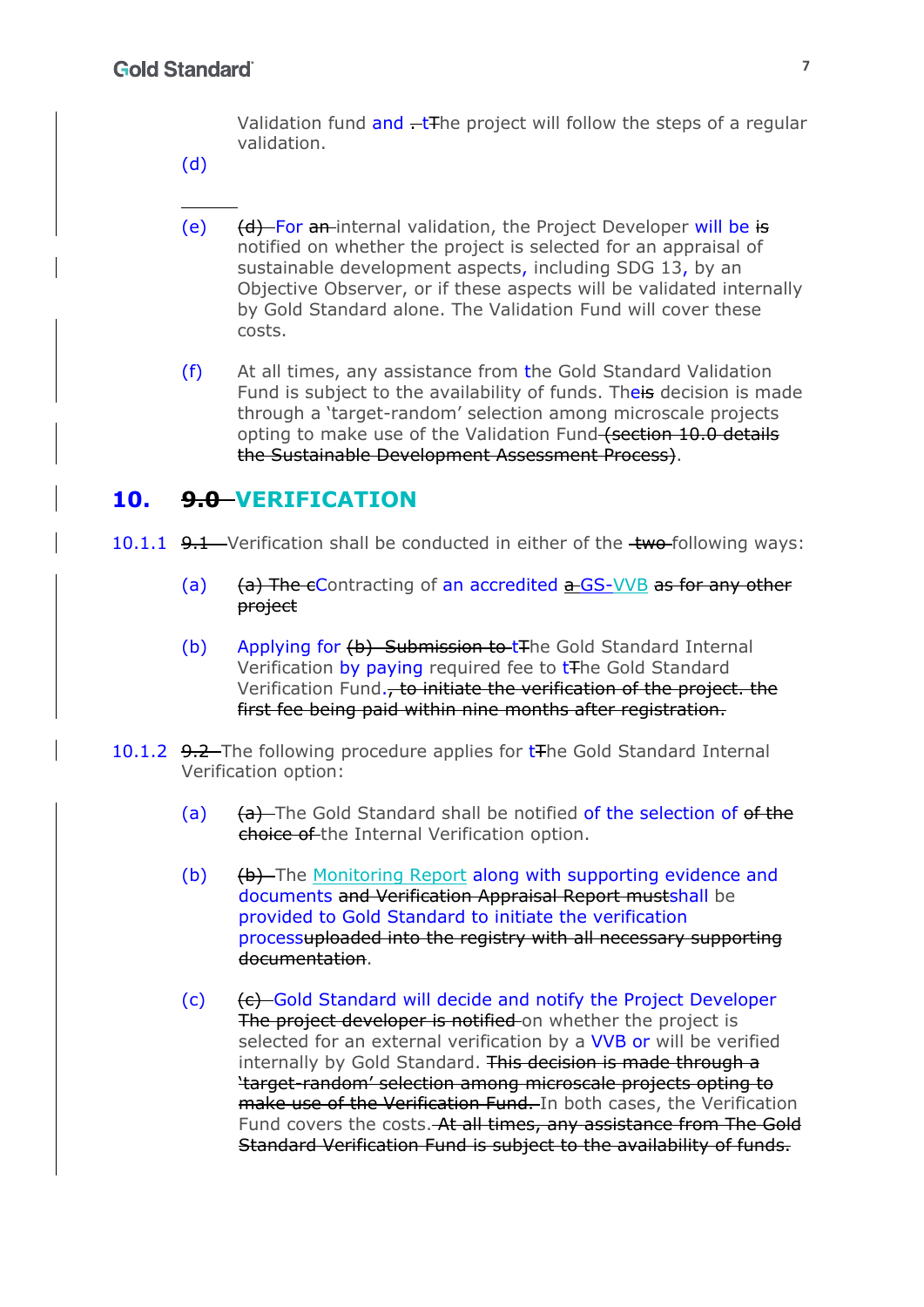#### **Gold Standard**

- (a) This decision is made through a 'target-random' selection among microscale projects opting to make use of the Verification Fund. In the case when a project is selected for external verification by a VVB, Gold Standard Secretariat will ask the Project Developer shallto provide  $\overline{-}$  competitive quotes from three  $\overline{-3}$  VVBs. Based on the quotes, Gold Standard will contract and pay the VVB from Verification fund and. tThe project will follow the steps of a regular verification.Project Developers requested to have a project externally verified must provide The Gold Standard with at least three competitive offers from VVBs contract the GS selected VVB, and follow the steps of a regular Verification.
- (d)
- (e) (d) For an internal verification, the Project Developer is notified on whether the project is selected for an appraisal of sustainable development aspects, including SDG 13, by an Objective Observer, or if these will be verified internally by Gold Standard alone. The Verification Fund will cover these costs.

# $(b)$

At all times, any assistance from the Gold Standard Verification Fund is subject to the availability of funds. This decision is made through a 'target-random' selection among microscale projects opting to make use of the Verification Fund.

(f)

10.1.3 If Project developer that 9.3 It is possible for fraud to occur when Project Developer has deliberately provide information that is incorrect, orand use the flexibility provided under the microscale schemed to obtain Gold Standard status, or to inflate the SDG outcomes and impacts, from the project will be subject to an investigatedion by Gold Standard. If such wrongdoingfraud is were suspected suspected, it would be determined through the several rounds of requests for clarification and/or corrective action. Ifand the resulting Gold Standard investigationVerification shows that the project documentation is fraudulent and credible evidence shows the negative intent of the Project Developer,, and if Gold Standard has credible evidence that shows the negative intent of the Project Developer, the party submitting the project is permanently disqualified and this is publicly announced (see Gold Standard Terms & Conditions for more details).

## **11. 10.0 SUSTAINABLE DEVELOPMENT ASSESSMENT PROCESS**

1.1.7 10.1 Under the microscale scheme a target-random approach is applied to the project appraisal, making use of an Objective Observer at the Validation and/or Verification stage.

 $1.1.811.1.1$ .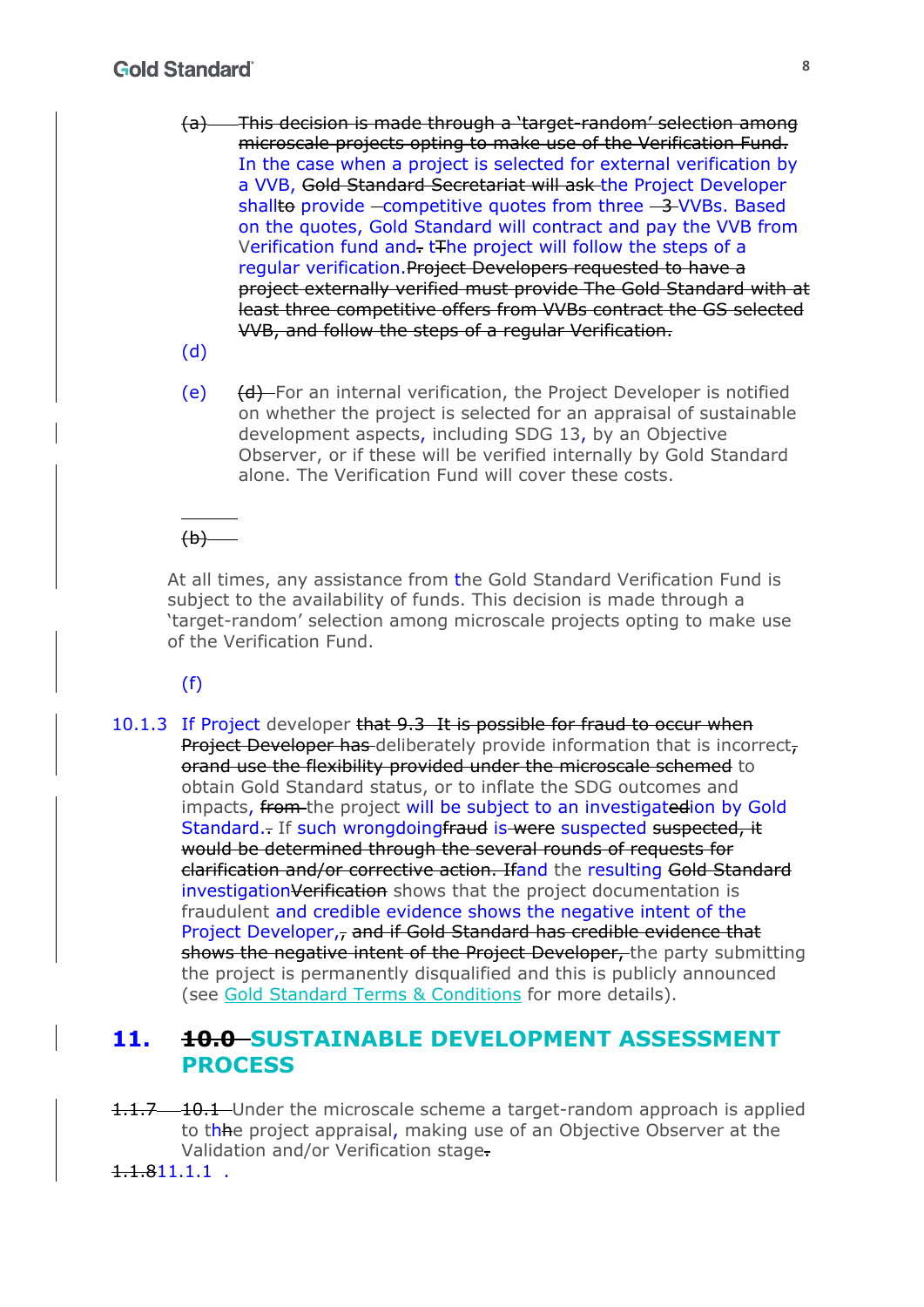- 1.1.911.1.2 A microscale project must be subjected to an Objective Observer appraisal and site visit at least once within two years of date of Design certification or the start of certification/crediting period, whichever is later.
- 1.1.1011.1.3Upon request from Gold Standard and in time for validation or verification, Project Developers shall identify and provide the names and contact details of at least three independent experts (e.g. academics from local universities, staff from local NGOs or local consultancies, etc.) who can appraise the project with respect to sustainable development aspects. The Gold Standard appoints one, or more, Objective Observer(s) among the people suggested and/or other experts chosen from the Gold Standard NGO Supporters, the Gold Standard Roster of Experts, or representatives of development organisations with host country experience, such that environmental and socio-economic impacts can be credibly assessed. Experts are selected based on an assessment of the relevance of their expertise and knowledge of the local conditions.

 $-10.2-$ 

10.3 The Objective Observers shall visit the site at validation or verification stage to provide an independent assessment of the followin **(a) VALIDATION Stage**

# **VALIDATION STAGE**

- 11.1.4 At the v<sup>y</sup>alidation stage, t<sub>The Objective Observers visits the site -at</sub> validation or verification stageand use the Validation Appraisal Report to provide an independent assessment of the following:
	- (a) risks associated with the project with respect to The Gold Standard (human rights abuse, environmental degradation, nonadherence to labour laws, corruption, etc.).
	- (b) contributions to three SDGs with a mandatory contribution to SDG 13
	- (c) completeness of stakeholder consultations

During validation, 10.4 Project Developers shall carry out a selfassessment of the risks associated with the project with respect to The Gold Standard Safeguarding Principles & Requirements human rights abuse, environmental degradation, non-adherence to labour laws, corruption, etc.) and shall identify positive contribution to atleast three SDGs, with mandatory contribution to SDG 13. In case of project appraisal by an Objective Observer, the self-assessment shall be submitted for review by the Observer. The Objective Observer shall carry out a site-visit as part of the appraisal process.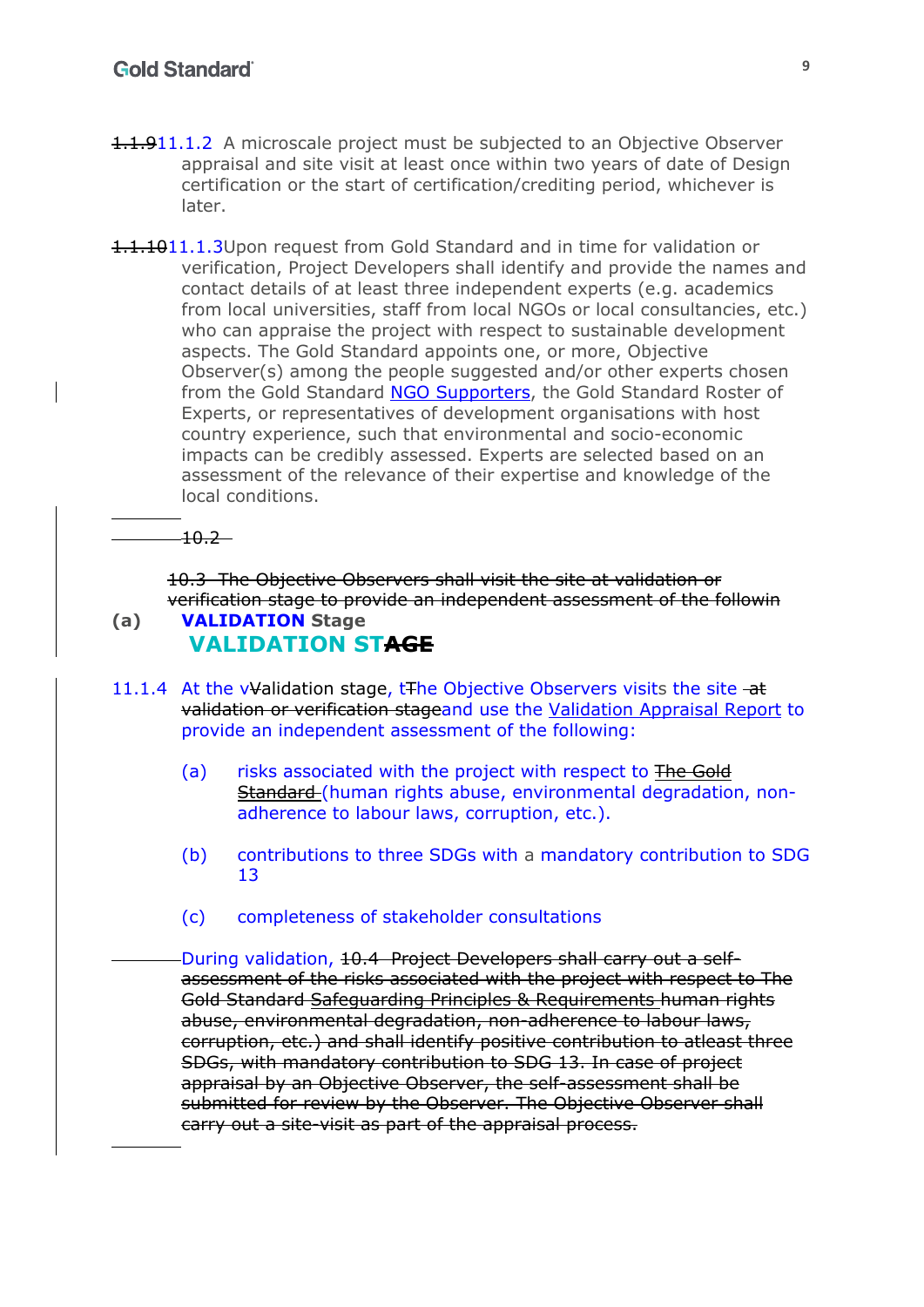#### **Gold Standard**

- 11.1.5 10.5 if risks with regards to the above points the Safeguarding Principles are identified as per the Objective Observer's appraisal, the Project Developer is requiredshall to prepare and submit an appropriate mitigation plan an appropriate mitigation plan and submit it toto Gold Standard as part of the design certification process. When the an to the Objective Observer. The Objective Observer is selected, the mitigation plan shall be provided to the Objective Observer, who willshall evaluate the appropriateness of the mitigation measures and they will be reported these in the Validation Appraisal Report. Inputs received from stakeholders during the Stakeholder Consultation (1<sup>st</sup> round) and Stakeholder Feedback Round (SFR), shall be taken into account for this assessmentincluding the feedback on -SDG Impact indicators, shall also be included in the monitoring plan and discussed with Stakeholders shall be taken into account for this assessment..
- 11.1.6 10.7 The Validation Appraisal Report completed by the Objective Observer will be made available to Gold Standard Technical Advisory Committee (TAC) and NGO Supporters at the time of review and will form part of the project design certification process. The appraisal Appraisal Report will-shall be made publicly available following project Design Certification.

#### **(b) Verification StageSTAGE**

- 11.1.7 10.8 During verification, the if the Objective Observer is selected for appraisal then he/she-shall visit the site and use the Verification Appraisal Report toto:
	- (a)  $(a)$  (a) Confirm the status of the project operation,
	- (b)  $(b)$  Assess the SDG contributions by of the project
	- $(c)$  (c)  $\left\{ \epsilon \right\}$  Assess if the any mitigation plan is effectively implementedimplemented, and negative impacts and risks are being effectively mitigated,
	- (d) (d) (d) Check that other negative impacts have not resulted occurred due to the implementation and operation of the project-
- 11.1.8 10.10 The Objective Observer may also report any new issue observed during the verification.
- 11.1.9 10.11 The Verification Appraisal Report will be made available to tThe Gold Standard Technical Advisory Committee (TAC) and NGO Supporterss at the time of review and will form part of the issuance review. The Appraisal Report shall will be made publicly available after the **performance** issuance review.
- 11.1.10 For projects 10.12 not selected for an appraisal by an Objective Observer (s) at verification stage and in view of any request for issuance, Project Developers shall confirm tprovide relevant information